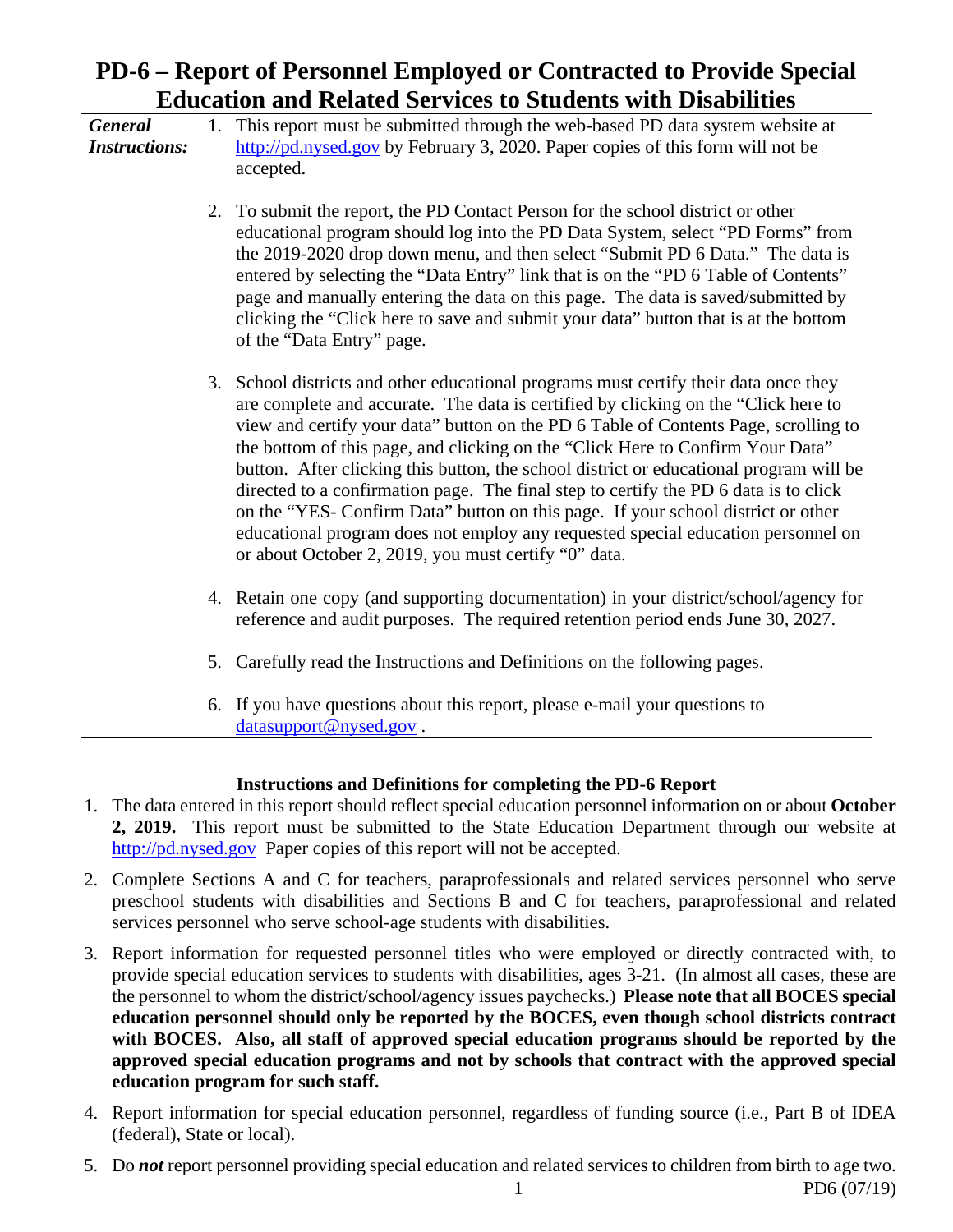- 6. Full-Time Equivalency (FTE) is the numeric representation of the extent to which personnel are employed. A full-time teacher should be reported as 1.00 FTE. A part-time teacher working four hours per day (in a six hour day) would be calculated as .67 FTE. For staff who are employed on a per diem or hourly basis as needed during the year, provide the best estimation of their need over a one-year period by adding the total number of hours or days employed and divided by the number of hours or days that would constitute full-time employment for such staff.
- 7. For personnel who are certified/licensed in more than one area, and provide services to students in more than one area, pro-rate their FTE for each area in which they provide services, so that the total FTE reflects their actual FTE of employment.
- 8. Report the FTE number of personnel in the "Not Fully Certified" column if the position is needed to meet the identified needs of students with disabilities, but because appropriately certified staff are not available to fill the position, it is filled temporarily with not fully or appropriately certified personnel. Include in this column, long-term substitutes who lack the required certification for the specified title.
- 9. If you have any questions, please contact the Information & Reporting Services, Special Education office by e-mail at datasupport@nysed.gov .

# **Specific Instructions, Section A**

certification titles: **Line 1**: **Special Education Teachers of Preschool Students with Disabilities**: Report the FTE of the number of teachers employed or contracted to provide special education services to preschool children with disabilities in Columns A, B or D, based on their certification status. Definitions of Columns A, B and D are provided in the table below. Special Education Teachers of Preschool Students with Disabilities include the following

Teacher of Special Education; Teacher of Special Education-Bilingual; Teacher of Students with Disabilities, Birth to Grade 2; Teacher of Students with Disabilities, Birth to Grade 2-Bilingual; Teacher of the Speech and Hearing Handicapped (Certified Only); Teacher of the Speech and Hearing Handicapped (Certified Only)-Bilingual; Teacher of Speech and Language Disabilities (all grades) (Certified Only); Teacher of Speech and Language Disabilities (all grades) (Certified Only) – Bilingual; Teacher of the Deaf and Hearing Impaired; Teacher of the Deaf and Hearing Impaired-Bilingual; Teacher of Deaf and Hard of Hearing (all grades); Teacher of Deaf and Hard of Hearing (all grades)-Bilingual; Teacher of the Blind and Partially Sighted; Teacher of the Blind and Partially Sighted-Bilingual; Teacher of the Blind and Visually Impaired (all grades); and Teacher of the Blind and Visually Impaired (all grades) Bilingual.

**Do not** include the following titles in Sections A or B; Include them in Section C only: Teacher of the Speech and Hearing Handicapped (with SLP License); Teacher of the Speech and Hearing Handicapped (with SLP License)-Bilingual; Teacher of Speech and Language Disabilities (all grades) (with SLP License); and Teacher of Speech and Language Disabilities (all grades) (with SLP License)-Bilingual.

**Line 2**: **Special Education Paraprofessional for Preschool Students with Disabilities:** Report the FTE of the number of paraprofessional (including bilingual teaching assistants) employed or contracted to provide services to preschool students with disabilities in Columns C or D, based on their certification status. Definitions of Columns C and D are provided in the table below.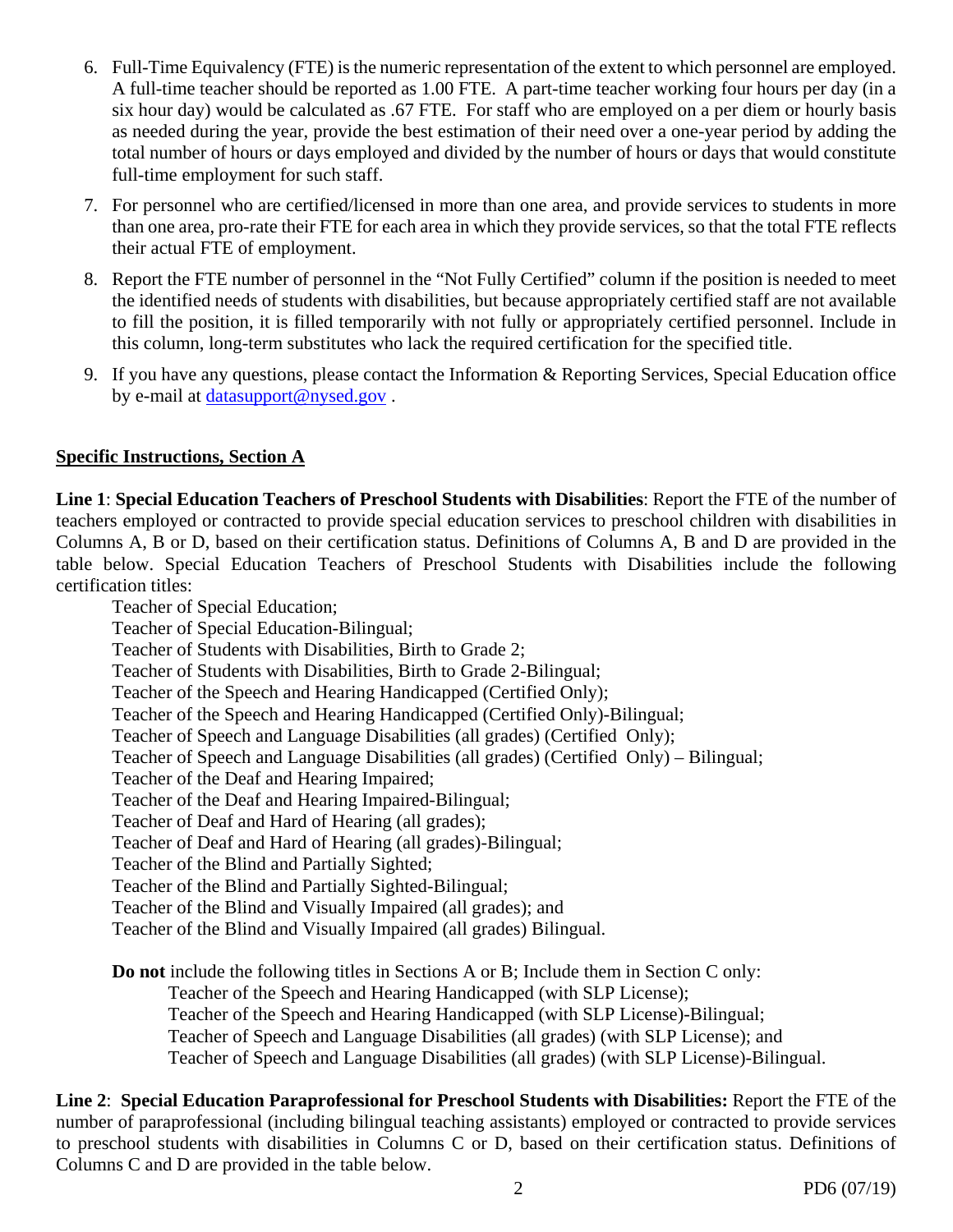## **Specific Instructions, Section B**

**Line 1: Special Education Teachers of School-age Students with Disabilities:** Report the FTE of the number of teachers employed or contracted to provide special education services to school-age students with disabilities in Columns A, B or D, based on their certification status. Definitions of Columns A, B and D are provided in the table below. Special Education Teachers of School-age Students with Disabilities include the following certification titles:

Teacher of Special Education; Teacher of Special Education-Bilingual; Teacher of Students with Disabilities (birth–grade 2); Teacher of Students with Disabilities (birth–grade 2)-Bilingual; Teacher of Students with Disabilities (grades 1-6); Teacher of Students with Disabilities (grades 1-6)-Bilingual; Teacher of Students with Disabilities (grades 5-9) Content Specialist; Teacher of Students with Disabilities (grades 5-9) Content Specialist-Bilingual; Teacher of Students with Disabilities (grades 5-9) Generalist; Teacher of Students with Disabilities (grades 5-9) Generalist-Bilingual; Teacher of Students with Disabilities (grades 7-12) Content Specialist; Teacher of Students with Disabilities (grades 7-12)-Content Specialist-Bilingual; Teacher of the Speech and Hearing Handicapped (Certified Only); Teacher of the Speech and Hearing Handicapped (Certified Only)-Bilingual; Teacher of Speech and Language Disabilities (all grades) (Certified Only); Teacher of Speech and Language Disabilities (all grades) (Certified Only)-Bilingual; Teacher of the Deaf and Hearing Impaired; Teacher of the Deaf and Hearing Impaired-Bilingual; Teacher of the Deaf and Hard of Hearing (all grades; Teacher of the Deaf and Hard of Hearing (all grades)-Bilingual; Teacher of the Blind and Partially Sighted; Teacher of the Blind and Partially Sighted-Bilingual; Teacher of the Blind and Visually Impaired (all grades); and Teacher of the Blind and Visually Impaired (all grades)-Bilingual;

**Do not** include the following titles in Sections A or B; Include them in Section C only: Teacher of the Speech and Hearing Handicapped (with SLP License); Teacher of the Speech and Hearing Handicapped (with SLP License)-Bilingual; Teacher of Speech and Language Disabilities (all grades) (with SLP License); and Teacher of Speech and Language Disabilities (all grades) (with SLP License)-Bilingual.

**Line 2**: **Special Education Paraprofessionals for School-age Students with Disabilities:** Report the FTE of the number of paraprofessionals (including bilingual paraprofessionals) employed by the school or contracted to provide services to school-age students with disabilities in Columns C or D, based on their certification status. Definitions of Columns C and D are provided in the table below. In Column E, provide the FTE of a subset of paraprofessionals reported in Column C who are "qualified" according to the NCLB definition of "qualified". See definition of Column F and resources for determining if paraprofessionals are "qualified" in the table below.

### **Specific Instructions, Section C**

### **All definitions included in section C are based on 34 CFR 300.34, unless otherwise noted.**

Line 1: Report an unduplicated count of the number of FTE audiologists who provide the following services to children with disabilities: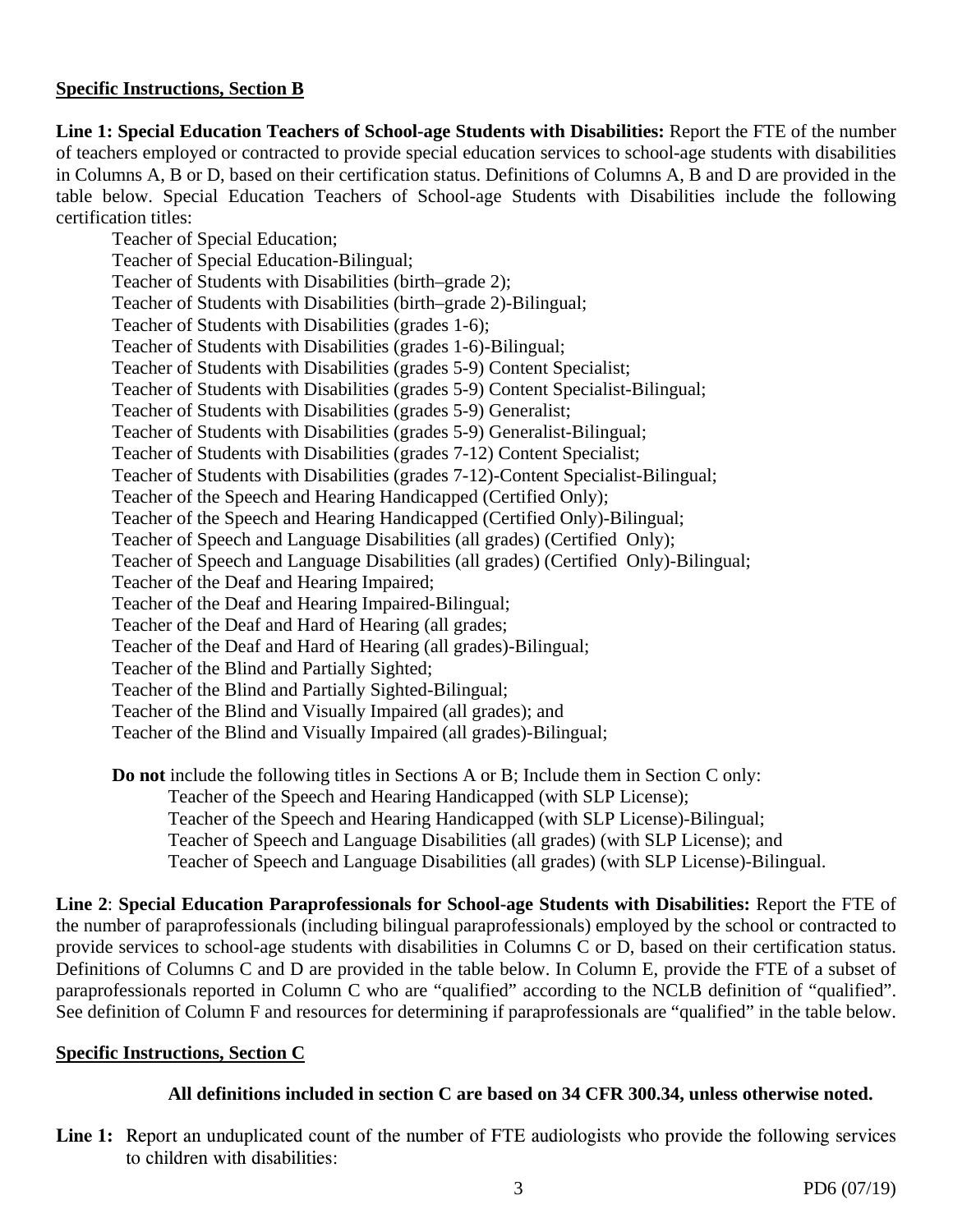- (a) "Identification of children with hearing loss;
- (b) Determination of the range, nature, and degree of hearing loss, including referral for medical or other professional attention for the habilitation of hearing;
- (c) Provision of habilitative activities, such as language habilitation, auditory training, speech reading (lip-reading), hearing evaluation, and speech conservation;
- (d) Creation and administration of programs for prevention of hearing loss;
- (e) Counseling and guidance of children, parents, and teachers regarding hearing loss; and
- (f) Determination of the children's needs for group and individual amplification, selecting and fitting an appropriate aid, and evaluating the effectiveness of amplification."
- **Line 2:** Report an unduplicated count of the number of FTE Teachers of Speech and Hearing Handicapped with SLP License and Teachers of Speech and Language Disabilities with SLP License, including these titles with the bilingual extension. These speech and language pathologists provide the following services to students with disabilities:
	- (i) "Identification of children with speech or language impairments;
	- (ii) Diagnosis and appraisal of specific speech or language impairments;
	- (iii) Referral for medical or other professional attention necessary for the habilitation of speech or language impairments;
	- (iv) Provision of speech and language services for the habilitation or prevention of communicative impairments; and
	- (v) Counseling and guidance of parents, children, and teachers regarding speech and language impairments."

**Do not** include speech teachers who do not have a SLP license in Section C. These teachers should be reported in Sections A and B only.

## **Include the following titles in Section C only, not in Sections A and B:**

Teacher of the Speech and Hearing Handicapped (with SLP License); Teacher of the Speech and Hearing Handicapped (with SLP License)-Bilingual; Teacher of Speech and Language Disabilities (all grades) (with SLP License); and Teacher of Speech and Language Disabilities (all grades) (with SLP License)-Bilingual.

- Line 3: Report an unduplicated count of the number of FTE interpreters who provide services, as used with respect to children who are deaf or hard of hearing, including oral transliteration services, cued language transliteration services, and sign language interpreting services.
- Line 4: Report an unduplicated count of the number of FTE psychologists who provide the following services to students with disabilities:
	- (i) "Administering psychological and educational tests, and other assessment procedures;
	- (ii) Interpreting assessment results;
	- (iii) Obtaining, integrating, and interpreting information about child behavior and conditions relating to learning;
	- (iv) Consulting with other staff members in planning school programs to meet the special needs of children as indicated by psychological tests, interviews, and behavioral evaluations;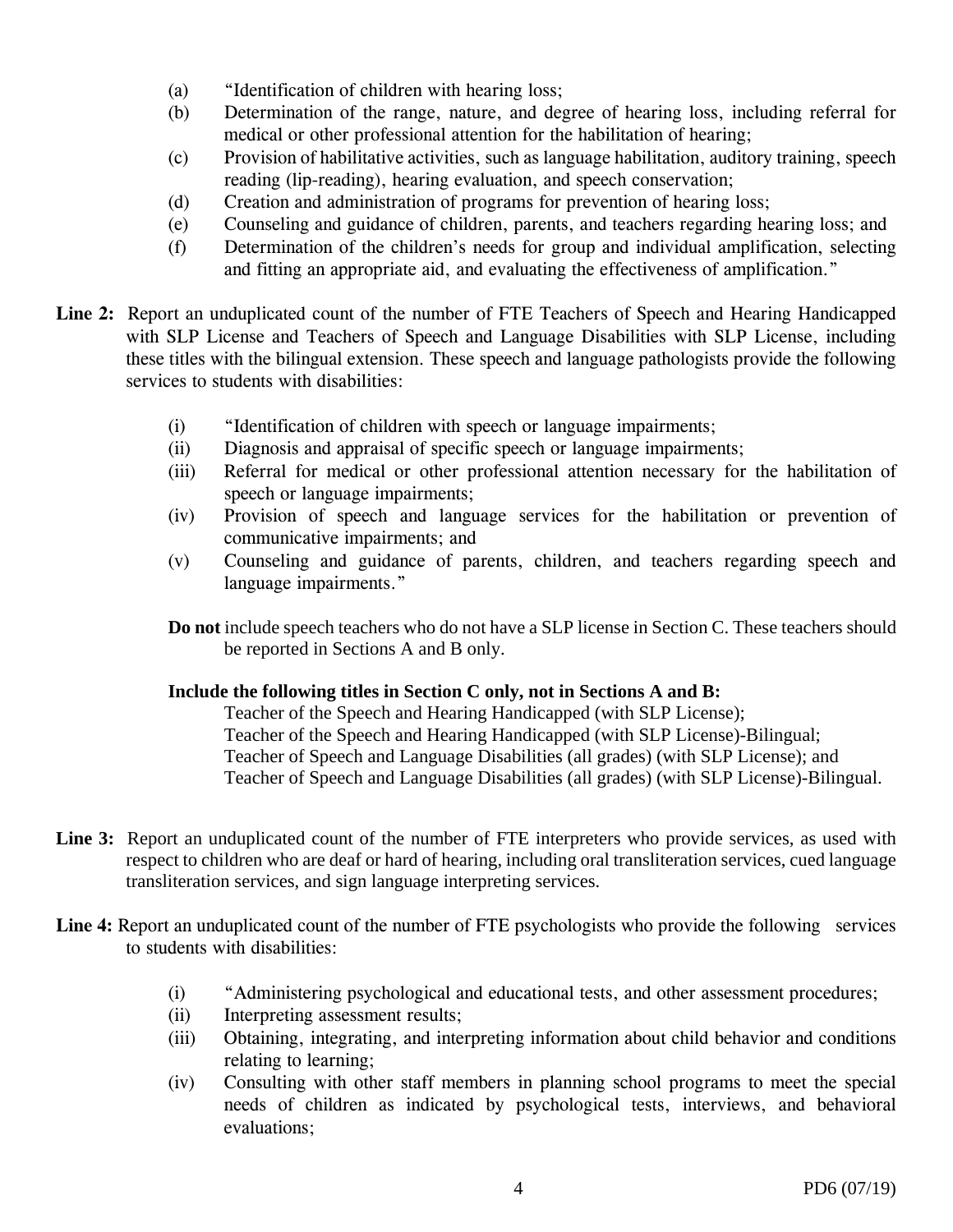- (v) Planning and managing a program of psychological services, including psychological counseling for children and parents; and
- (vi) Assisting in developing positive behavioral intervention strategies."

**Note: For reporting psychologists whose service time is divided between students with disabilities and students in the general population, base the FTE on only the percentage of time the psychologist works specifically with students receiving (or being evaluated for) special education and related services.** 

- Line 5: Report an unduplicated count of the number of FTE occupational therapists who provide the following services to students with disabilities:
	- (i) "Improving, developing or restoring functions impaired or lost through illness, injury, or deprivation;
	- (ii) Improving ability to perform tasks for independent functioning if functions are impaired or lost; and
	- (iii) Preventing, through early intervention, initial or further impairment or loss of function."
- **Line 6:** Report an unduplicated count of the number of FTE physical therapists<sup>1</sup> who provide the following services to students with disabilities:
	- (i) Screening, evaluation, and assessment of children ". . . to identify movement dysfunction;
	- (ii) Obtaining, interpreting, and integrating information appropriate to program planning to prevent, alleviate, or compensate for movement dysfunction and related functional problems; and
	- (iii) Providing individual and group services or treatment to prevent, alleviate, or compensate for movement dysfunction and related functional problems."
- Line 7: Report an unduplicated count of the number of FTE physical education teachers and recreation and therapeutic recreation specialists.

Include physical education teachers who provide special physical education, adaptive physical education, movement education, or motor development to children and youth with disabilities. Include recreation and therapeutic recreation specialists who provide the following:

- (i) "Assessment of leisure function;
- (ii) Therapeutic recreation services;
- (iii) Recreation programs in schools and community agencies; and
- (iv) Leisure education."
- Line 8: Report an unduplicated count of the number of FTE social workers who provide the following services to children with disabilities:
	- (i) "Preparing a social or developmental history on a child with a disability;
	- (ii) Group and individual counseling with the child and family;
	- (iii) Working in partnership with parents and others on those problems in a child's living situation (home, school, and community) that affect the child's adjustment in school;
	- (iv) Mobilizing school and community resources to enable the child to learn as effectively as possible in his or her educational program; and
	- (v) Assisting in developing positive behavioral intervention strategies."

<sup>1</sup> <sup>1</sup> 34 Code of Federal Regulations  $§ 303.12(d)(9)$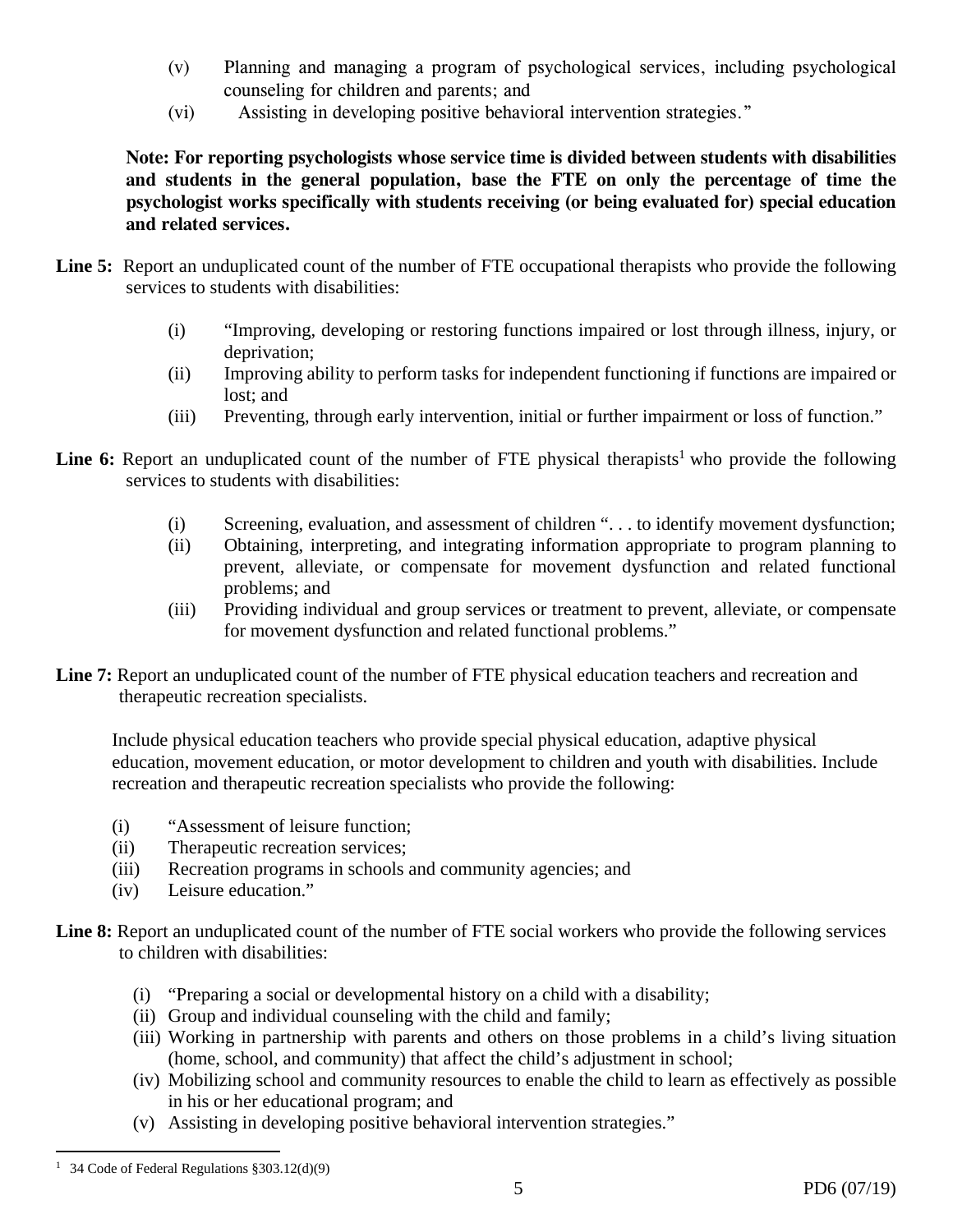**Note: For reporting social workers whose service time is divided between students with disabilities and students in the general population, base the reported FTE on only the percentage of time the social worker works specifically with students receiving special education and related services.** 

Line 9: Report an unduplicated count of the number of FTE personnel providing medical/nursing services<sup>2</sup>. Include medical services for diagnostic and evaluation purposes provided to determine whether a child has a disability and the nature and extent of the special education and related services that the child needs. Also include personnel who provide nursing services designed to enable a child with a disability to receive FAPE as described in the child's IEP, with the exception of services related to medical devices that are surgically implanted (e.g., cochlear implants).

Line 10: Report an unduplicated count of the number of FTE guidance counselors and rehabilitation counselors.

Guidance counselors<sup>3</sup> are professionals who guide "individuals, families, groups, and communities by assisting them in problem solving, decision making, discovering meaning, and articulating goals related to personal, educational and career development."

Note: For reporting counselor's whose service time is divided between students with disabilities and students in the general population, base the FTE on only the percentage of time the counselor works specifically with students receiving special education and related services.

Include rehabilitation counselors who provide services in individual or group sessions that focus specifically on career development, employment preparation, achieving independence, and integration in the workplace and community of a student with a disability. The term also includes vocational rehabilitation services provided to a student with disabilities by vocational rehabilitation programs funded under the Rehabilitation Act of 1973, as amended.

- Line 11: Report an unduplicated count of the number of FTE personnel providing orientation and mobility services including:
	- (i) "Services provided to blind or visually impaired students to enable those students to attain systematic orientation to and safe movement within their environments in school, home, and community;" and
	- (ii) Teaching students the following, as appropriate:
		- (A) "Spatial and environmental concepts and use of information received by the senses (such as sound, temperature and vibrations) to establish, maintain, or regain orientation and line of travel (e.g., using sound at a traffic light to cross the street);
		- (B) To use the long cane to supplement visual travel skills or as a tool for safely negotiating the environment for students with no available travel vision;
		- (C) To understand and use remaining vision and distance low vision aids; and
		- (D) Other concepts, techniques, and tools."

 $\overline{a}$ 

Definition adapted from 20 U.S.C. Section 1401(26).

<sup>&</sup>lt;sup>3</sup> Nonregulatory definition adapted from NCES - Staff Data Handbook: Elementary, Secondary, and Early Childhood Education, 1995.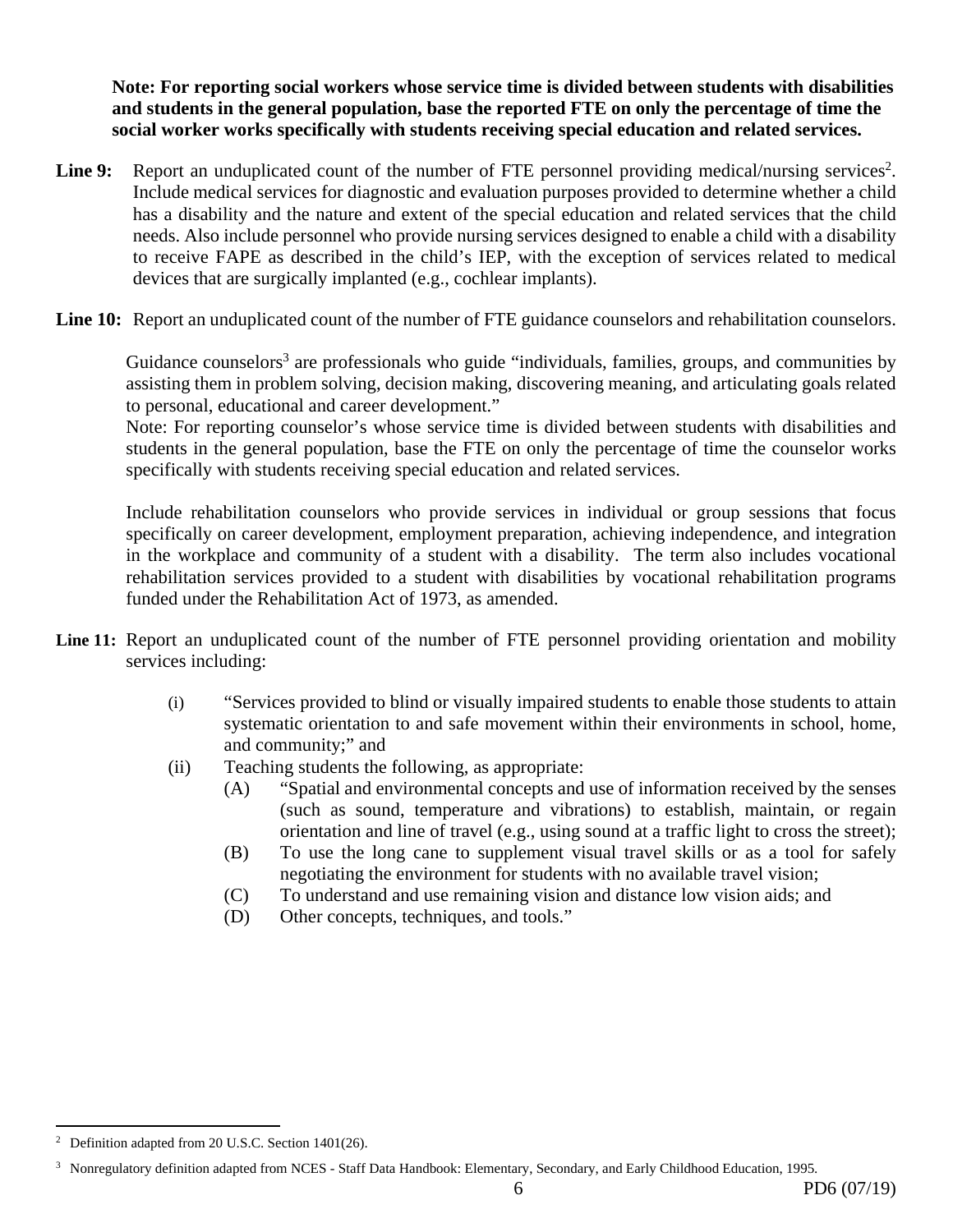| Column      | <b>Item</b>                                                                                                                                                   | <b>Definition/Instructions</b>                                                                                                                                                                                                                                                                                                                                                                                                                                                                                                                                                                                                                                                                   |  |  |  |  |  |
|-------------|---------------------------------------------------------------------------------------------------------------------------------------------------------------|--------------------------------------------------------------------------------------------------------------------------------------------------------------------------------------------------------------------------------------------------------------------------------------------------------------------------------------------------------------------------------------------------------------------------------------------------------------------------------------------------------------------------------------------------------------------------------------------------------------------------------------------------------------------------------------------------|--|--|--|--|--|
|             | <b>Permanent</b><br>Certification/<br><b>Licensure or</b><br><b>Professional</b><br><b>Certificate</b>                                                        | Report the FTE number of personnel who have Permanent Certification or<br>Professional Certification, pursuant to sections 80-2 and 80-3 of the Regulations<br>of the Commissioner of Education or the required license, in the specified<br>personnel category. Also report in this column, long-term substitutes who have<br>the required certification.                                                                                                                                                                                                                                                                                                                                       |  |  |  |  |  |
| A           |                                                                                                                                                               | Also report in this column, individuals who are "teacher aides" since they are not<br>required to have a credential to serve in this role.                                                                                                                                                                                                                                                                                                                                                                                                                                                                                                                                                       |  |  |  |  |  |
|             |                                                                                                                                                               | For questions related to certification requirements, please visit<br>http://www.highered.nysed.gov/tcert/ or call (518) 474-3901 or send an e-mail<br>message to tcert@.nysed.gov.                                                                                                                                                                                                                                                                                                                                                                                                                                                                                                               |  |  |  |  |  |
| B           | Provisional<br><b>Certification or</b><br><b>Initial</b><br><b>Certificate</b>                                                                                | Report the FTE number of personnel who have Provisional Certification or Initial<br>Certificate, pursuant to sections 80-2 and 80-3 of the Regulations of the<br>Commissioner of Education, in the specified personnel category. The following<br>credentials should also be included in this category: Supplementary Certificates;<br>Transition B Certificates; Internship Certificates; Exchange Permits; and<br><b>Conditional Initial Certificates.</b>                                                                                                                                                                                                                                     |  |  |  |  |  |
| $\mathbf C$ | <b>Temporary</b><br>Licenses,<br><b>Continuing</b><br><b>Certificates or</b><br>Level I, II, III<br><b>or</b><br><b>Preprofessional</b><br><b>Certificate</b> | This column is for reporting the number of Paraprofessionals who are "teaching<br>assistants" only. Report individuals in this column regardless of an individual's<br>job title, if an individual's job duties include providing instructional support, the<br>individual is serving as a "teaching assistant" and must be certified (or have met<br>comparable New York City requirements prior to February 2, 2004). Report the<br>number of FTE personnel with a Level I, II, III or Preprofessional Certificate.<br>Also include in this column the FTE number of personnel for whom a temporary<br>license or a continuing certificate has been requested and issued by the<br>Department. |  |  |  |  |  |
|             |                                                                                                                                                               | Individuals who are "teacher aides" should be reported in Column A only since<br>they are not required to have a credential for employment.                                                                                                                                                                                                                                                                                                                                                                                                                                                                                                                                                      |  |  |  |  |  |
| D           | <b>Not Fully or</b><br><b>Appropriately</b><br><b>Certified</b>                                                                                               | Report the FTE number of personnel in positions that are needed to meet the<br>identified needs of students with disabilities, but because appropriately certified<br>personnel are not available to fill the position, the position is filled temporarily<br>with not fully or appropriately certified personnel. Include in this column, long-<br>term substitutes who lack the required certification for the specified title. Also<br>report in this column paraprofessionals (i.e., teaching assistants) who are not<br>fully certified.                                                                                                                                                    |  |  |  |  |  |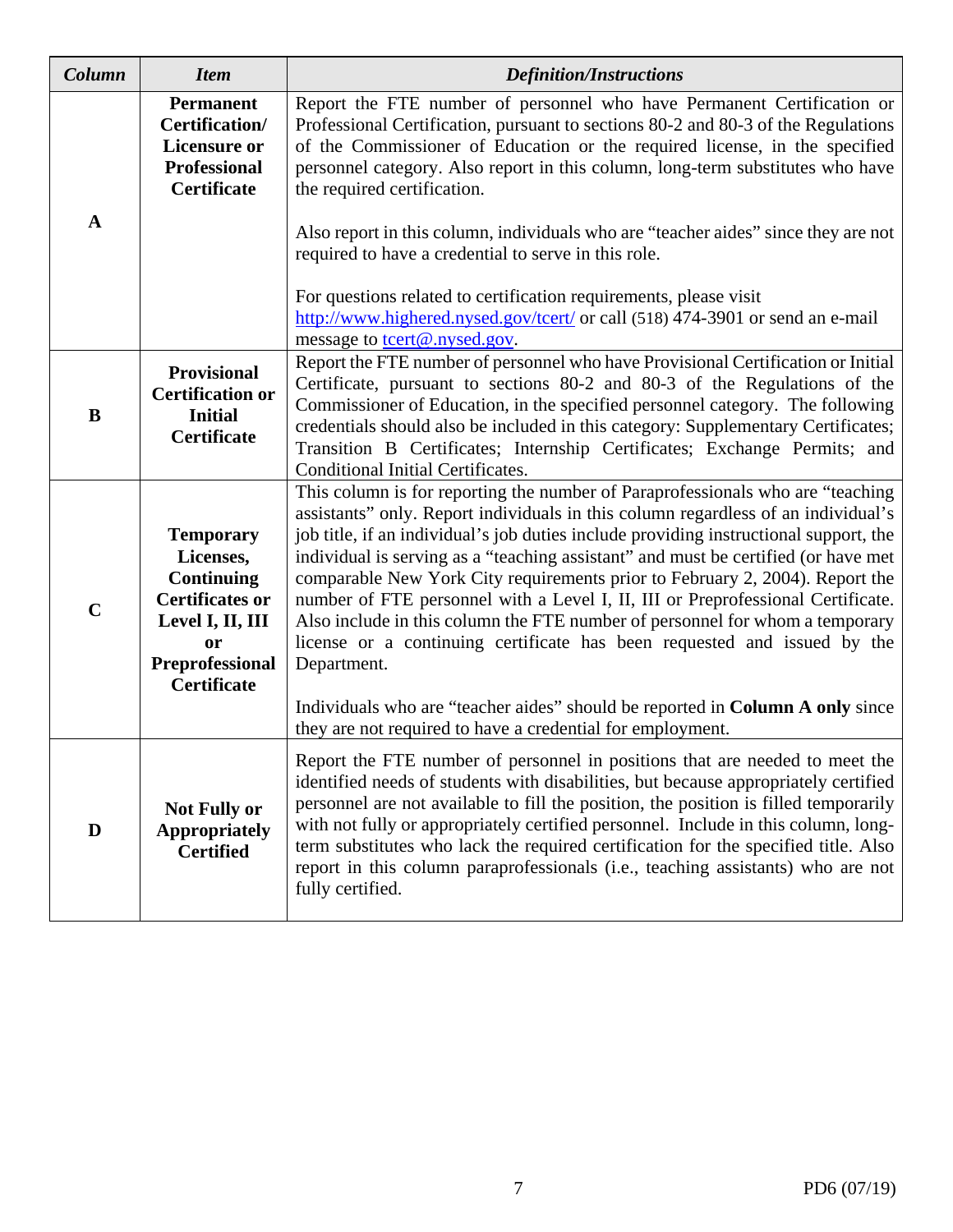| Column       | <b>Item</b>                                                                           | <b>Definition/Instructions</b>                                                                                                                                                                                                                                                                                                                                                                                                                                                                                                                                                                                                                                                                                                                                                                                                                                                                                                                                                                                                                                                                                                                                                                                                                                                                                                                                                                                                                                                                                                                                                                                         |  |  |  |
|--------------|---------------------------------------------------------------------------------------|------------------------------------------------------------------------------------------------------------------------------------------------------------------------------------------------------------------------------------------------------------------------------------------------------------------------------------------------------------------------------------------------------------------------------------------------------------------------------------------------------------------------------------------------------------------------------------------------------------------------------------------------------------------------------------------------------------------------------------------------------------------------------------------------------------------------------------------------------------------------------------------------------------------------------------------------------------------------------------------------------------------------------------------------------------------------------------------------------------------------------------------------------------------------------------------------------------------------------------------------------------------------------------------------------------------------------------------------------------------------------------------------------------------------------------------------------------------------------------------------------------------------------------------------------------------------------------------------------------------------|--|--|--|
| E            | <b>Total FTE of</b><br><b>Staff Employed</b>                                          | This item is calculated by adding the numbers of personnel reported in<br>Columns A-D.                                                                                                                                                                                                                                                                                                                                                                                                                                                                                                                                                                                                                                                                                                                                                                                                                                                                                                                                                                                                                                                                                                                                                                                                                                                                                                                                                                                                                                                                                                                                 |  |  |  |
| $\mathbf{F}$ | Paraprofessiona<br>Is who are<br>"Qualified"<br>under NCLB<br>(Subset of<br>Column C) | Of the number of special education paraprofessionals reported in Columns A or<br>C, report the FTE of those paraprofessionals who are "qualified" (as defined in<br>NCLB) and are "working in a program supported by Title I, Part A funds" and<br>are employed by an LEA receiving Title I, Part A funds and:<br>• work in a "targeted assistance school" and are paid with Title I, Part A funds;<br><b>or</b><br>• work in a "school-wide program school"; or<br>• provide instructional support to public school teachers who provide equitable<br>services to eligible private school students.<br>Only public school districts (not including Special Act Schools) and<br>Charter Schools are to report paraprofessionals in this Column.<br>A "qualified" Title I paraprofessional has a high school diploma or a recognized<br>equivalent when hired and meets one of the following (unless covered by an<br>exception):<br>has at least two years of college; or<br>has an associate's or higher degree; or<br>has passed a formal State or local academic assessment.<br>EXCEPTIONS: Title I paraprofessionals need only have a high school<br>diplomas or a recognized equivalent to be "qualified" if their duties<br>consist solely of:<br>translating from languages other than English to enhance the<br>participation of limited English proficient children in Title I<br>programs; or<br>conducting parental involvement activities.<br>For additional information on "qualified" under NCLB, please see NCLB NYS<br>field memos, which are posted at<br>http://www.highered.nysed.gov/nclbhome.htm. |  |  |  |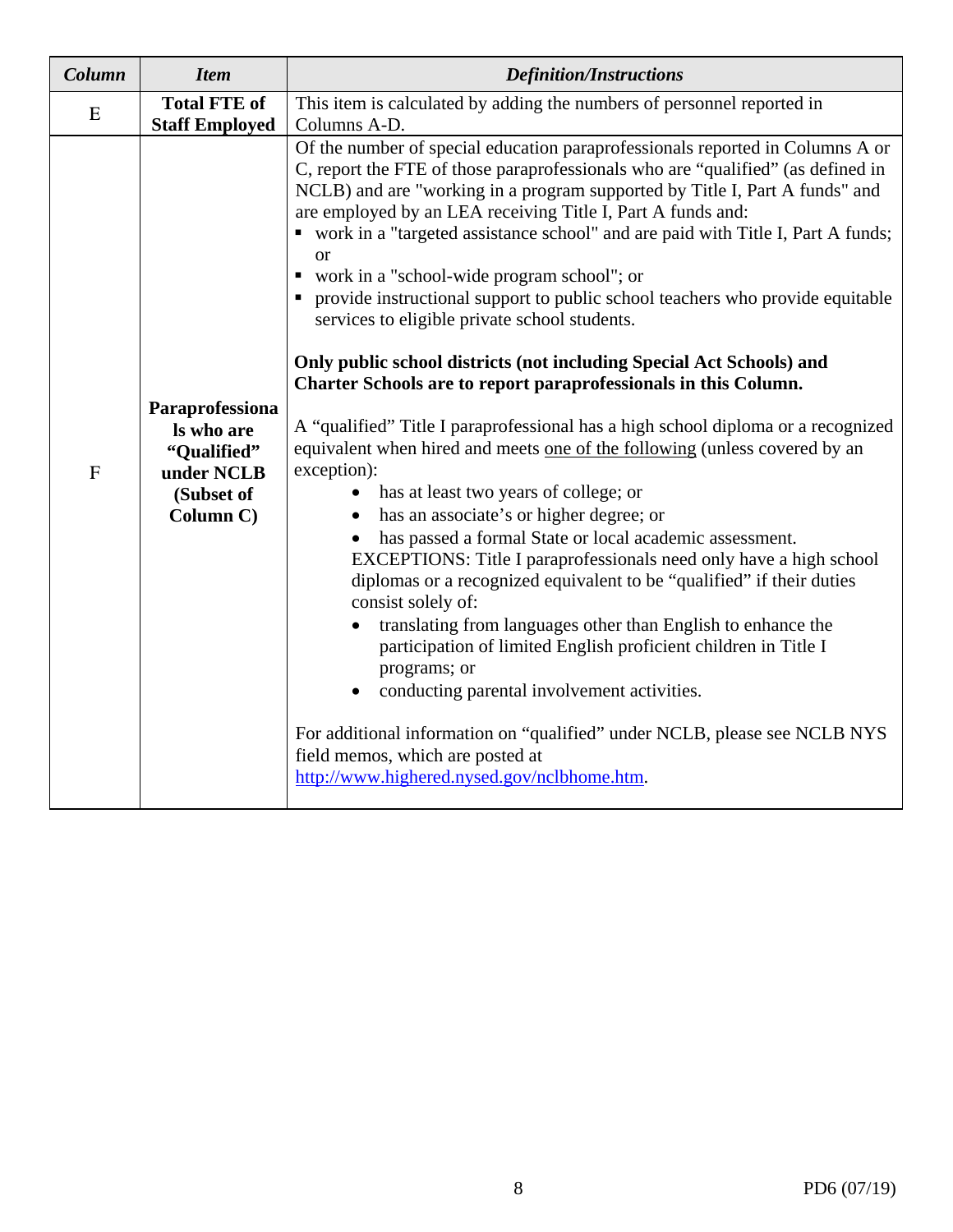# **Report of Personnel Employed or Needed to Provide Special Education and Related Services to Students with Disabilities on or About October 2, 2019**

#### **Section A: Teachers and Paraprofessionals for Preschool Students with Disabilities**

Directions: Report the full time equivalent (FTE) numbers of special education teachers and paraprofessionals (teacher aides and teaching assistants) employed or contracted to provide services to preschool children with disabilities on or around **October 2, 2019**. Please see definition of each line and column beginning on page 2.

**Note:** Public school districts, Special Act school districts, Charter Schools, BOCES and State-operated schools (Rome and Batavia) will NOT complete line 01 since they will provide these data through the BEDS personnel forms for teachers. **All schools and programs must complete line 02.** 

| <b>Personnel</b> |                                                                                  | <b>Employed or Contracted</b>                                                                   |                                                                             |                                                                                                                         |                                                          |                             |  |  |  |
|------------------|----------------------------------------------------------------------------------|-------------------------------------------------------------------------------------------------|-----------------------------------------------------------------------------|-------------------------------------------------------------------------------------------------------------------------|----------------------------------------------------------|-----------------------------|--|--|--|
|                  |                                                                                  | A                                                                                               |                                                                             |                                                                                                                         |                                                          |                             |  |  |  |
|                  | <b>Certification/License/Position</b>                                            | <b>Permanent</b><br>Certification/<br>Licensure or<br><b>Professional</b><br><b>Certificate</b> | <b>Provisional</b><br><b>Certification or</b><br><b>Initial Certificate</b> | <b>Temporary Licenses,</b><br><b>Continuing Certificates or</b><br>Level I, II, III or Pre-<br>professional Certificate | <b>Not Fully or</b><br>Appropriately<br><b>Certified</b> | <b>Total</b><br>$(A+B+C+D)$ |  |  |  |
| 01               | Special Education Teachers for Preschool<br><b>Students with Disabilities</b>    |                                                                                                 |                                                                             |                                                                                                                         |                                                          |                             |  |  |  |
| 0 <sub>2</sub>   | Special Education Paraprofessionals for<br>Preschool Students with Disabilities* |                                                                                                 |                                                                             |                                                                                                                         |                                                          |                             |  |  |  |

**\***Report "teacher aides" under column A, report "teaching assistants" under Columns C or D.

### **Section B: Teachers and Paraprofessionals for School-Age Students with Disabilities**

Directions: Report the full time equivalent (FTE) numbers of special education teachers and paraprofessionals (teacher aides and teaching assistants) employed or contracted to provide services to school-age students with disabilities on or around **October 2, 2019**. Please see definition of each line and column beginning on page 2.

**Note:** Public school districts, Special Act school districts, Charter Schools, BOCES and State-operated schools (Rome and Batavia) will NOT complete line 01 since they will provide these data through the BEDS personnel forms for teachers. **All schools and programs must complete line 02.** 

| <b>Personnel</b> |                                                                                   | <b>Employed or Contracted</b>                                                                          |                                                                                |                                                                                                                                                |                                                                 |                             |                                                                                               |  |
|------------------|-----------------------------------------------------------------------------------|--------------------------------------------------------------------------------------------------------|--------------------------------------------------------------------------------|------------------------------------------------------------------------------------------------------------------------------------------------|-----------------------------------------------------------------|-----------------------------|-----------------------------------------------------------------------------------------------|--|
|                  |                                                                                   |                                                                                                        |                                                                                |                                                                                                                                                | D)                                                              |                             |                                                                                               |  |
|                  | <b>Certification/License/Position</b>                                             | <b>Permanent</b><br><b>Certification/</b><br>Licensure or<br><b>Professional</b><br><b>Certificate</b> | <b>Provisional</b><br><b>Certification</b><br>or Initial<br><b>Certificate</b> | <b>Temporary</b><br>Licenses,<br><b>Continuing</b><br><b>Certificates or Level</b><br>I, II, III or Pre-<br>professional<br><b>Certificate</b> | <b>Not Fully or</b><br><b>Appropriately</b><br><b>Certified</b> | <b>Total</b><br>$(A+B+C+D)$ | Paraprofessionals who<br>are "Qualified" under<br><b>NCLB</b> (Subset of<br>Columns A plus C) |  |
| 01               | Special Education Teachers for School-<br>Age Students with Disabilities          |                                                                                                        |                                                                                |                                                                                                                                                |                                                                 |                             |                                                                                               |  |
| 02               | Special Education Paraprofessionals for<br>School-Age Students with Disabilities* |                                                                                                        |                                                                                |                                                                                                                                                |                                                                 |                             |                                                                                               |  |

\*Report "teacher aides" under Column A, report "teaching assistants" under Columns C or D.